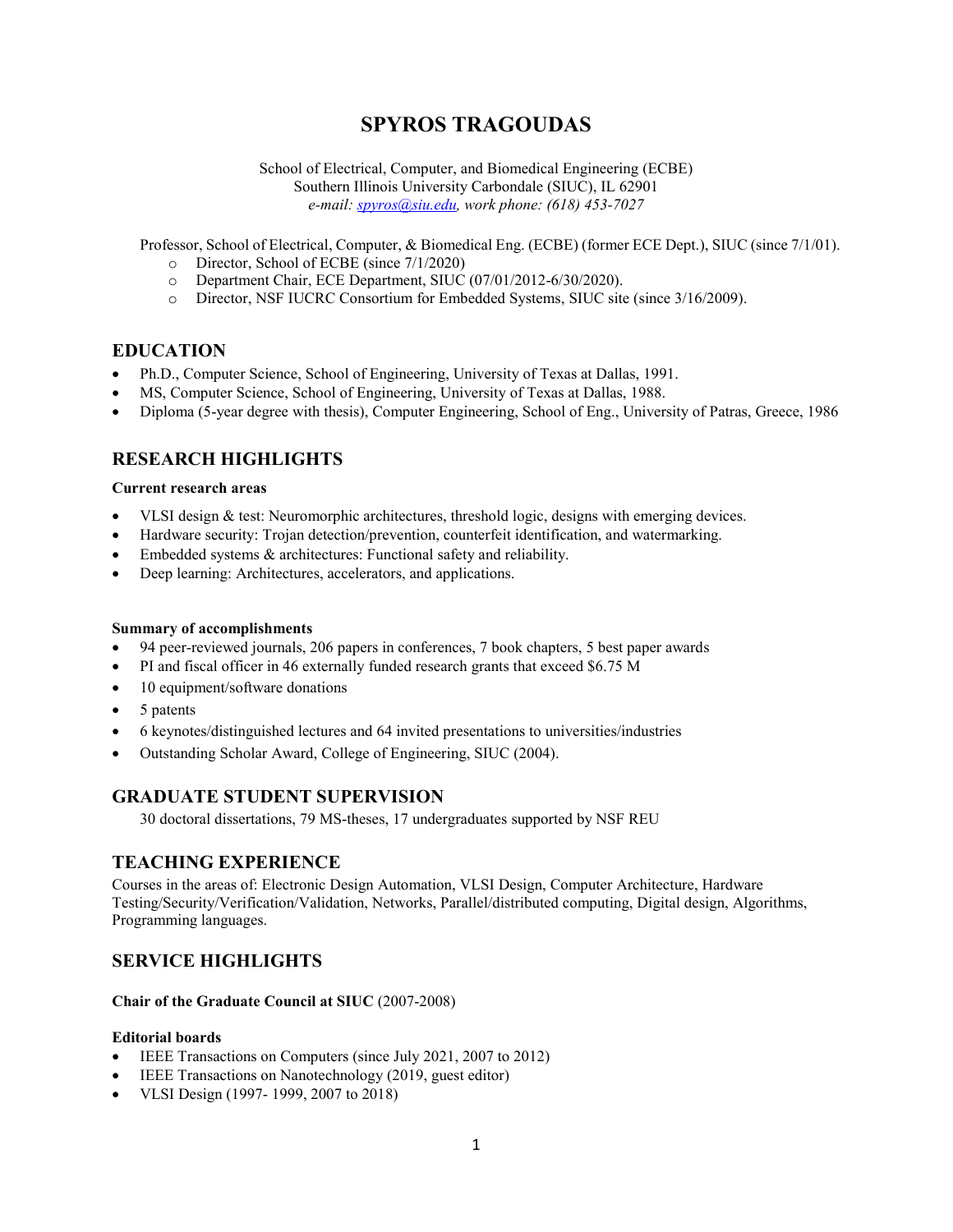- Research Letters in Electronics (2008 to 2009)
- Journal of Electrical and Computer Engineering (2010 to 2020)
- Journal of Universal Computer Science (1995 to date)
- ISRN Electronics (2011 to 2018)

#### **Program/General Chair in IEEE International Conferences:** 3

#### **NSF panels:** 6

### **CURRENT PROFESSIONAL AFFILIATIONS**

IEEE-senior member (since 1987), ECEDHA (since 2013)

## **RECENT PUBLICATIONS (since 2010)**

#### **Peer-reviewed journal publications -** *Advisees at time of research are denoted in italics*

- *1. K. Gnawali,* S. Tragoudas, High-Speed Memristive Ternary Content Addressable Memory, IEEE Transactions on Emerging Topics in Computing (TETC), to appear.
- *2. K. Gnawali,* S. Tragoudas, and H. Quinn, Developing Benchmarks for Radiation Testing of Microcontroller Arithmetic Units using ATPG, IEEE Transactions on Nuclear Science (TNS), vol. 68, no. 5. pp. 857-864, May 2021.
- *3. K. Gnawali,* H. Quinn, and S. Tragoudas*,* Updates on Testing Microprocessors Effectively, IEEE Transactions on Nuclear Science (TNS), vol. 68, no. 5, pp.842-849, May 2021.
- *4. A. Watkins* and S. Tragoudas, Radiation Hardened Latch Designs for Double and Triple Node Upsets, IEEE Trans. on Emerging Topics in Computing (TETC), vol. 8, no. 3, pp. 616-626, July-September 2020.
- 5. *P.K. Javvaji* and S. Tragoudas*,* Test pattern Generation and Critical Path Selection in the Presence of Statistical Delays, IEEE Transactions on Very Large Scale Integration Systems (TVLSI), pp. 163-173, vol. 28, no.1, January 2020*.*
- 6. *K. P. Gnawali, B.R. Paudel,* and S. Tragoudas, Reliability Enhancements in Memristive Neural Network Architectures, IEEE Transactions on Nanotechnology (TNANO), vol. 18, pp.866-878, August 2019.
- 7. *P.K. Javvaji* and S. Tragoudas, On the Sensitization Probability of a Critical Path Considering Process Variations and Path Correlations, IEEE Transactions on Very Large Scale Integration Systems (TVLSI), pp. 1196-1205, vol. 27, issue.5. May 2019.
- 8. *K. P. Gnawali, S. N. Mozaffari,* and S. Tragoudas, Low Power Spintronic Ternary Content Addressable Memory, IEEE Transactions on Nanotechnology (TNANO), pp. 1206-1216, vol. 17, no. 6, Nov. 2018.
- 9. *K. P. Gnawali, S. N. Mozaffari,* and S. Tragoudas, Low Power Artificial Neural Network Architectures, IEEE VLSI Circuits and Systems Letter, pp. 0-5, vol.4. issue 4, Nov. 2018, <https://arxiv.org/pdf/1904.02183.pdf>
- 10. *S. N. Mozaffari* and S. Tragoudas, Maximizing the number of threshold logic functions using resistive memory, IEEE Transactions on Nanotechnology (TNANO), pp. 897-905, vol. 12, no. 5. September 2018.
- 11. *S. N. Mozaffari*, S. Tragoudas, and Th. Haniotakis, A generalized approach to implement efficient CMOS-based threshold logic functions, IEEE Trans. on Circuits and Systems I (TCAS-I), pp. 946-.959, vol.65, no.3. Mar. 2018
- 12. S. Leitner, H. Wang and S. Tragoudas, Design of Scalable Hardware-Efficient Compressive Sensing Image Sensors, IEEE Sensors journal, pp.641-651, vol. 18, no.2. January 2018.
- 13. *S. N. Mozaffari*, S. Tragoudas, and Th. Haniotakis, More Efficient Testing of Metal-oxide Memristor-based Memory, IEEE Transactions on Computer-Aided Design of Integrated Circuits and Systems (TCAD), vol. 36, no. 6, pp. 1018- 1029, June 2017.
- 14. *C.B. Dara*, Th. Haniotakis, and S. Tragoudas, Delay Analysis for Current Mode Threshold Logic Gate Designs, IEEE Trans. on Very Large Scale Integration Systems (TVLSI), vol. 25, no. 3, pp. 1063- 1071, March 2017.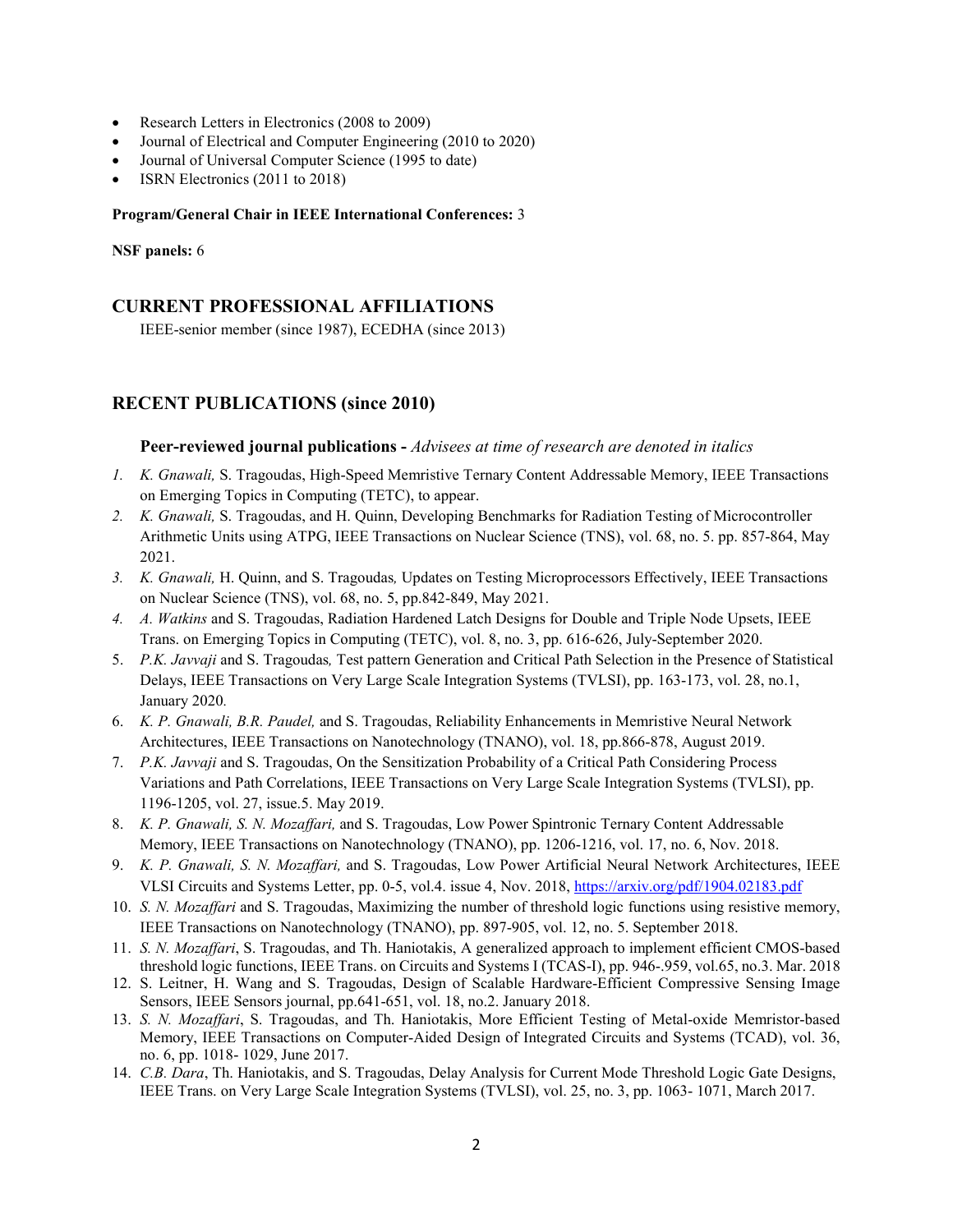- 15. S. Leitner, H. Wang, and S. Tragoudas, Design Techniques for Direct Digital Synthesis with Improved Frequency Accuracy over Wide Frequency Ranges, Journal of Circuits, Systems and Computers, Elsevier, (21 pages), vol. 26, issue 2, February 2017.
- 16. *A. M. Somashekar* and S. Tragoudas, Diagnosis of Performance Limiting Segments in Integrated Circuits using Path Delay Measurements, IEEE Transactions on Computer-Aided Design of Integrated Circuits and Systems (TCAD), pp. 325-335, vol. 36., no. 2, February 2017.
- 17. *A. M. Somashekar*, S. Tragoudas, R. Jayabharathi, and *S. Gangadhar*, Non-enumerative Generation of Path Delay Distributions and its Application to Critical Path Selection, ACM Transactions on Design Automation of Electronic Systems (TODAES), pp.17:1-17:21, vol. 22, issue 1, article 17, Dec. 2016.
- 18. *A. K. Palaniswamy*, S. Tragoudas, and Th. Haniotakis, ATPG for Delay Defects in Current Mode Threshold Logic Circuits, IEEE Transactions on Computer-Aided Design of Integrated Circuits and Systems (TCAD), pp. 1903 – 1913, vol. 35, no. 11, November 2016.
- 19. *S. Mohanty* and S. Tragoudas, Scalable Off Line Searches in DNA sequences, ACM Journal on Emerging Technologies in Computing (JETC), pp. 18:1 – 18:25, vol. 11, issue 2, November 2014.
- 20. *J. Lenox* and S. Tragoudas, Adapting an Implicit Path Delay Grading Method for Parallel Architectures, IEEE Trans. Computer-Aided Design of Int. Circuits and Systems (TCAD), pp. 1965 - 1976, vol. 33, no. 12, Dec. 2014.
- 21. *K. Karmakar* and S. Tragoudas, Error Correction Encoding for Tightly Coupled On-Chip Buses, IEEE Transactions on Very Large Scale Integration Systems (TVLSI), pp. 2571-2584, vol. 22, no. 12, December 2014.
- 22. *A.K. Palaniswamy* and S.Tragoudas, Improved threshold logic synthesis using implicant-implicit algorithms, ACM Journal on Emerging Technologies in Computing (JETC), pp. 21:1- 21:32, vol. 10, issue 3, April 2014.
- 23. *K. Karmakar* and S. Tragoudas, On-Chip Codeword Generation to Cope with Crosstalk, IEEE Transactions on Computer-Aided Design of Integrated Circuits and Systems (TCAD), vol. 33, no. 2, pp 237-250, Feb. 2014.
- 24. *L. Pierce* and S. Tragoudas, Nanopipelined Threshold Network Synthesis, ACM Journal on Emerging Technologies in Computing (JETC), vol. 10, no. 2, pp. 17:1-17:17, February 2014.
- 25. *S. Gangadhar* and S. Tragoudas, A Probabilistic Approach to Diagnose SETs in Sequential Circuits, Journal of Electronic Testing: Theory and Applications (JETTA), vol. 29, pp. 317-330, March 2013.
- 26. *L. Pierce* and S. Tragoudas, Enhanced Secure Architecture for JTAG Systems, IEEE Transactions on Very Large Scale Integration Systems (TVLSI), vol. 21, no. 7, pp. 1342-1345, July 2013.
- 27. *A.K. Palaniswamy* and S.Tragoudas, An Efficient Heuristic to Identify Threshold Logic Functions, ACM Journal on Emerging Technologies in Computing (JETC), pp.19:1-19:17, vol. 8, is. 3, Aug. 2012.
- 28. *M.N. Skoufis*, S. Tragoudas, An on-line Failure Detection Method for Data Buses using Multi-threshold Receiving Logic, IEEE Transactions on Computers (TC), vol. 61, no. 2, pp. 187-198, Feb. 2012
- 29. *K.J. Stewart*, Th. Haniotakis, and S. Tragoudas, Securing sensor networks: A Novel Approach that Combines Encoding, Uncorrelation, and Node Disjoint Transmission, Ad Hoc Networks, vol.10, iss.3, pp. 328-328, 2012.
- 30. *R. Adapa*, S. Tragoudas, and M.K. Michael, Improved Diagnosis Using Enhanced Fault Dominance, Integration, the VLSI journal, vol. 44, issue 3, pp. 217-228, June 2011.
- 31. *M.N. Skoufis, K. Karmakar*, S. Tragoudas, and T. Haniotakis, A data capturing method for buses on chip, IEEE Transactions on Circuits and Systems I (TCAS-I), vol. 57, no. 7, pp.1631-1641, July 2010.
- 32. D*. Jayaraman*, R. Sethuram, and S. Tragoudas, Scan Shift Power Reduction by Gating Internal Nodes. Journal of Low Power Electronics (JLPE), 6(2): 311-319 (2010).
- 33. *E. Flanigan*, S. Tragoudas, Path Delay Measurement Techniques using Linear Dependency Relationships, IEEE Transactions on VLSI Systems (TVLSI), vol. 18, no. 6, pp.1011-1015, June 2010.
- 34. *R. Adapa*, S. Tragoudas, Techniques to Prioritize Paths for Diagnosis, IEEE Transactions on VLSI Systems (TVLSI), vol. 18, issue 4, pp. 658-661, April 2010.

#### **Publications in peer reviewed conference proceedings -** *Advisees at time of research in italics*

- 1. *B.R. Paudel, H.B.M. Senarathna,* H. Wang*,* S.Tragoudas*,* Y. Hu, and S. Jiang, Predicting YOLO Misdetection by Learning Grid Cell Consensus, Proceedings of the 20<sup>th</sup> IEEE International Conference on Machine Learning and Applications (ICMLA), December 13-16, 2021, Pasadena, CA.
- 2. *V. Pentsos, B.R. Paudel,* S.Tragoudas, K.N. Gowda, and M. Schmit, Improved CNN Classification Accuracy with the Addition of Shallow Cascading CNNs, Proceedings of the 20th IEEE International Conference on Machine Learning and Applications (ICMLA), December 13-16, 2021, Pasadena, CA.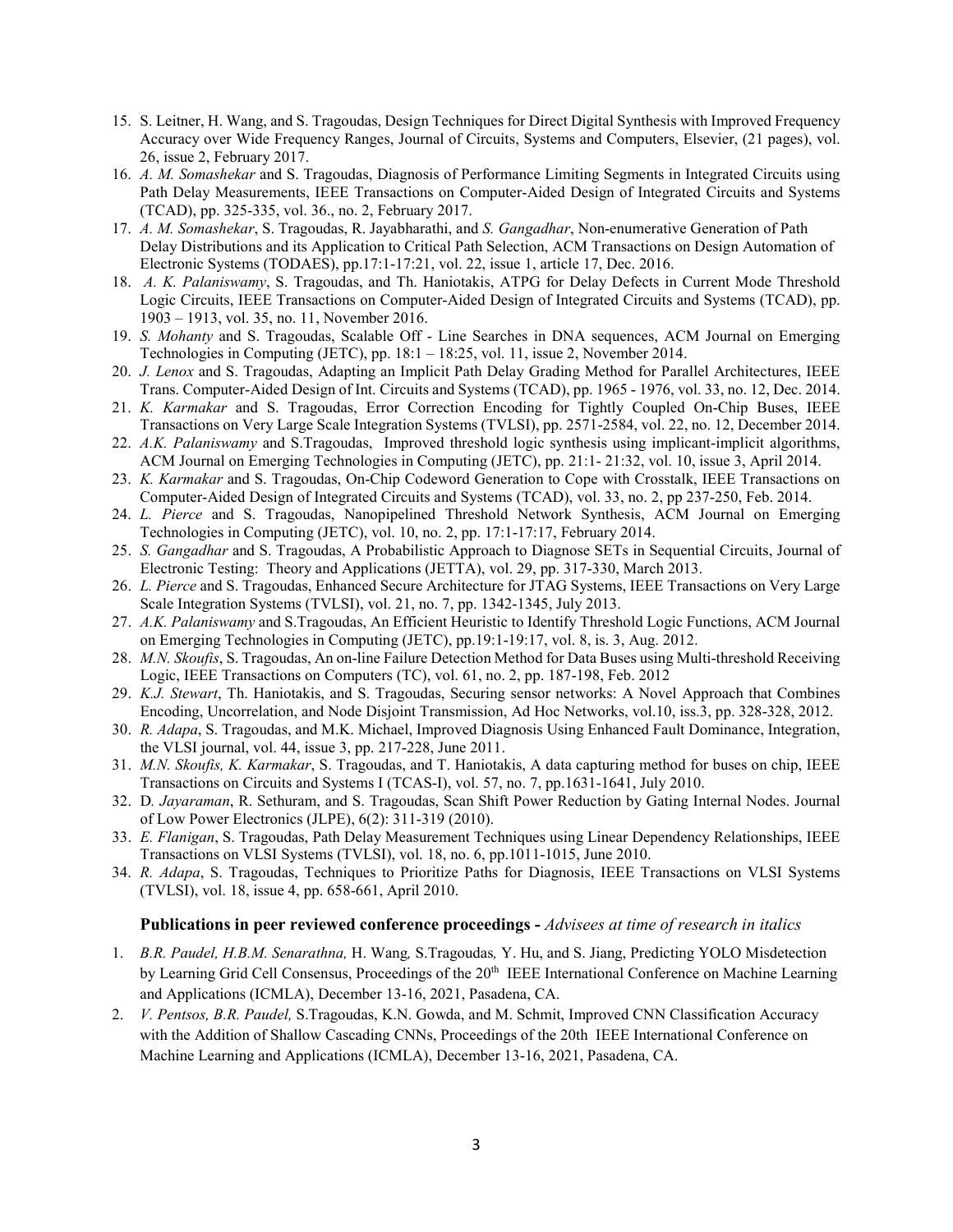- 3. *B.R. Paudel, A. Itani,* and S.Tragoudas, Adversarial Robustness Assessment and Defense in SNN against Black Box Attacks, Proceedings of the 20th IEEE International Conference on Machine Learning and Applications (ICMLA), December 13-16, 2021, Pasadena, CA.
- 4. *P. Savanur* and S.Tragoudas*,* A Fault Model to Detect Design Errors in Combinational Circuits, Proceedings of the 34th IEEE International Symposium on Defect and Fault Tolerance in VLSI and Nanotechnology Systems (DFT), October 6-8, 2021, Athens, Greece (virtual).
- 5. *B. Shanyour,* and S. Tragoudas, Broadside ATPG for Low Power Trojans Detection using Built-in Current Sensors, Proceedings of the 26<sup>th</sup> IEE International Symposium on On-Line, Testing and Robust System Design, July 13-15, 2020, Naples, Italy.
- 6. *K. Gnawali,* S. Tragoudas, and H. Quinn, Updates on Testing Microprocessors Effectively, Proceedings of the 2020 Nuclear and Space Radiation Effects Conference (NSREC), July 20-24, 2020, Santa Fe, NM.
- 7. *K. Gnawali,* H. Quinn, and S. Tragoudas, Developing Benchmarks for Radiation Testing of Microcontroller Arithmetic Units using ATPG, Proceedings of the 2020 Nuclear and Space Radiation Effects Conference (NSREC), July 20-24, 2020, Santa Fe.
- 8. *B. Shanyour,* S. Tragoudas, Detection of Low Power Trojans in Standard Cell Designs using Built-In Current Sensors, Proceedings of the 2018 International Test Conference (ITC), October 28- November 2, 2018, Phoenix, AZ.
- 9. *S.N. Mozaffari, K.P. Gnawali,* and S. Tragoudas, An aging resilient neural network architecture, Proceedings of the IEEE/ACM International Symposium on Nanoscale Architectures (NANOARCH), July 2018, Athens, Greece.
- 10. *P. Javvaji,* S. Tragoudas, A method to model statistical path delays for accurate defect coverage, Proceedings of the 31<sup>st</sup> IEEE International Symposium on Defect and Fault Tolerance in VLSI and Nanotechnology Systems (DFT), October 8-10, 2018, Chicago, IL
- 11. *P. Savanur*, S. Tragoudas, Threshold Voltage Extraction using NBTI aging, Proceedings of the 31<sup>st</sup> IEEE International Symposium on Defect and Fault Tolerance in VLSI and Nanotechnology Systems (DFT), October 8-10, 2018, Chicago, IL
- 12. *P. Javvaji,* S. Tragoudas, and G. Kondapuram*,* Scalable fault coverage estimation in sequential circuits without fault injection, Proceedings of the 2018 IEEE International Symposium on Circuits and Systems (ISCAS), May 27-30, 2018, Florence, Italy.
- 13. *P. Javajji*, *B. Sanyour* and S. Tragoudas, Test set identification for improved delay coverage in the presence of statistical delays, Proceedings of the 2018 IEEE International Symposium on Quality of Electronic Design (ISQED), March 13-14, 2018, Santa Clara, CA.
- 14. *P. Savanur* and S. Tragoudas, A method to determine the static NBTI stress time of an embedded component in an integrated circuit, Proceedings of the International Conference on Advances in System Testing and Validation Lifecycle (VALID) Conference, October 8-12, 2017, Athens Greece. (Best paper award.)
- 15. *Th. Toulas* and S. Tragoudas, Diagnosis with Transition Faults on Embedded Segments, Proceedings of the IEEE International On-Line Test Symposium (IOLTS), July 3 - 6, 2017, Thessaloniki, Greece.
- 16. *A. M. Somashekar* and S. Tragoudas, Efficient Critical Path Selection under a Probabilistic Delay Fault Model, Proceedings of the ACM Great Lakes Symposium on VLSI (GLSVLSI), May 2017, to appear.
- 17. *A. Watkins* and S. Tragoudas, METS: A Multiple Event Transient Simulator, Proceedings of the 2017 IEEE International Symposium on Circuits and Systems (ISCAS), May 2017, Baltimore, MD.
- 18. *P.K. Javvaji* and S. Tragoudas, Efficient Computation of the Sensitization Probability of a Critical Path considering Process Variations and Path Correlation, Proceedings of the 2017 IEEE International Symposium on Circuits and Systems (ISCAS), May 2017, Baltimore, MD.
- 19. *S.N. Mozaffari*, S. Tragoudas, Th. Haniotakis, Reducing power, area and delay of threshold logic gates considering non-integer weights, Proceedings of the 2017 IEEE International Symposium on Circuits and Systems (ISCAS), May 2017, Baltimore, MD.
- 20. *S.N. Mozaffari* and S. Tragoudas, Memristive Current Mode Threshold Logic Gates, Proc. of the 1st International Conference on Memristive Materials, Devices and Systems (MERISYS 2017), April 3-6, 2017, Athens, GR.
- 21. *S.N. Mozaffari*, S. Tragoudas, Th. Haniotakis, A new method to identify threshold logic functions, Proceedings of the 20th Design Automation and Test in Europe (DATE) Conference, March 27 – 31, 2017, Lausanne, CH.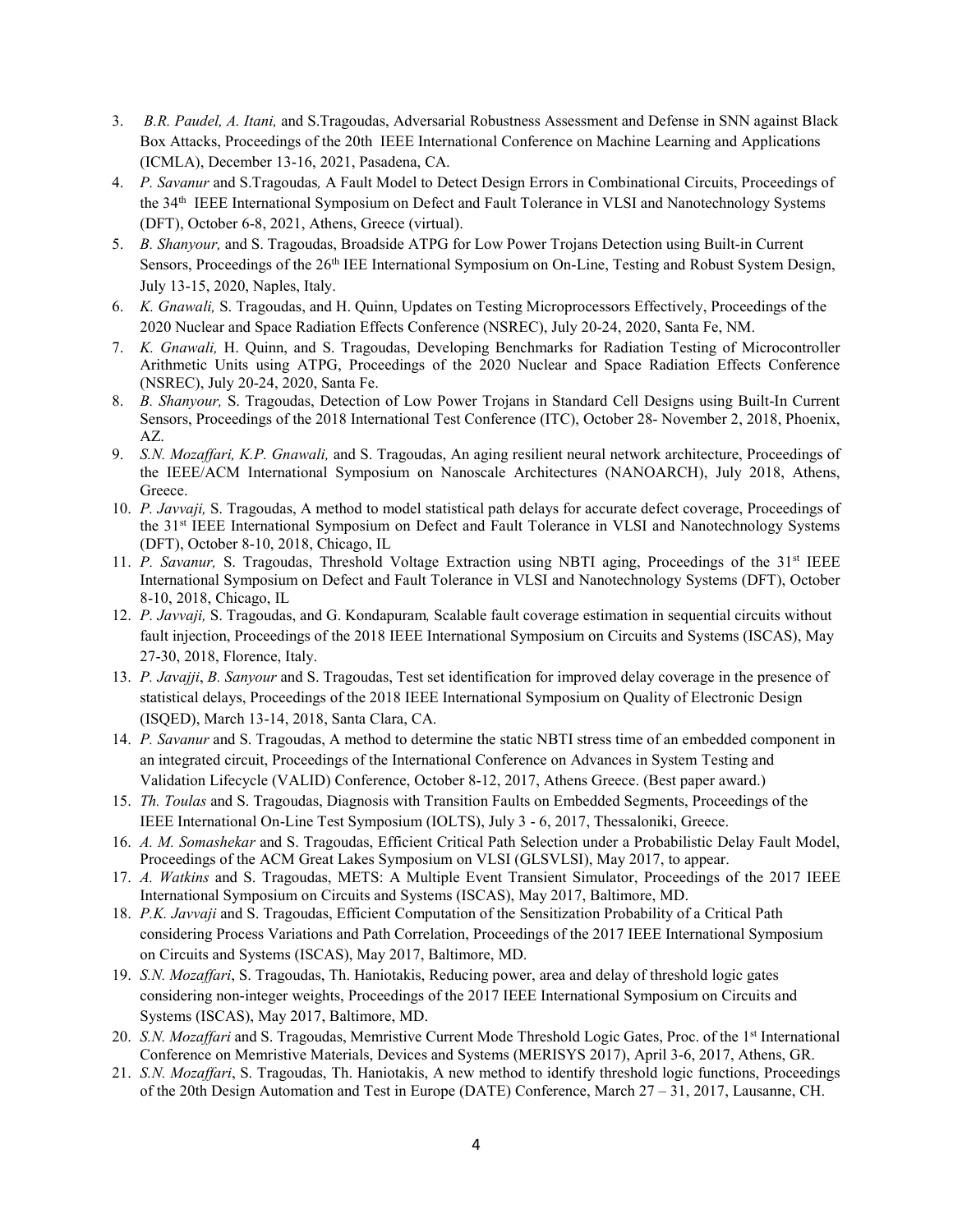- 22. *Ph. Alladi* and S. Tragoudas, Aging-aware critical paths for process related validation in the presence of NBTI, Proceedings of the IEEE International Symposium on Quality of Electronic Design (ISQED), March 13 - 17, 2017, Santa Clara, CA
- 23. *A. Watkins* and S. Tragoudas, A Highly Robust Double Node Upset Tolerant Latch, Proceedings of the 29<sup>th</sup> IEEE International Symposium on Defect and Fault Tolerance in VLSI and Nanotechnology Systems (DFT), September 19-20, 2016, Stores, CT.
- 24. S. Leitner, H. Wang, and S. Tragoudas, Compressive Image Sensor Technique with Sparse Measurement Matrix, 29th IEEE International System-on-Chip Conference (SOCC), September 6-9, 2016, Seattle, WA.
- 25. *W. Al Jubouri*, S. Tragoudas, Th. Haniotakis, Identification of delay defects on embedded paths using one current sensor, Proceedings of the 11<sup>th</sup> IEEE International Conference on Design and Technology of Integrated Systems in nanoscale era (DTIS), April 12-14, 2016, Instabul, Turkey.
- 26. *Ph. Alladi* and S. Tragoudas, Efficient Selection of critical paths for delay defects in the presence of process variations, Proceedings of the 11<sup>th</sup> IEEE International Conference on Design and Technology of Integrated Systems in nanoscale era (DTIS), April 12-14, 2016, Instabul, Turkey.
- 27. *A. Watkins* and S. Tragoudas, An Enhanced Analytical Electrical Masking Model for Multiple Event Transients, Proceedings of the ACM Great Lakes Symposium on VLSI (GLSVLSI), pp. 99-104, May 2016, Boston, MA.
- 28. *A. M. Somashekhar*, S. Tragoudas, and R. Jayabharathi, Non-Enumerative Correlation-Aware Path Selection, Proceedings of the 33rd International Conference on Computer Design (ICCD), pp. 629-633, October 2015, New York City, NY
- 29. *P.R. Savanur, Ph. Alladi,* and S. Tragoudas, A BIST Approach for Counterfeit Circuit Detection based on NBTI Degradation, Proceedings of the IEEE International Symposium on Defect and Fault Tolerance in VLSI and Nanotechnology Systems (DFT), pp. 123-126, Oct. 12-14, 2015.
- 30. *S. N. Mozaffari,* S. Tragoudas, and Th. Haniotakis, Fast March Tests for Defects in Resistive Memory, Proceedings of the IEEE/ACM International Symposium on Nanoscale Architectures (NANOARCH), July 8-10, 2015, Boston, MA, USA.
- 31. *J. Lenox* and S. Tragoudas, Towards Trojan Circuit Detection with Maximum State Transition Exploration, Proceedings of the IEEE International On-Line Test Symposium (IOLTS), July 6-8, 2015, Elia, Halkidiki, Greece.
- 32. *L. Piece* and S. Tragoudas, Unreachable Code Identification for Improved Line Coverage, Proceedings of the 2015 IEEE International Symposium on Quality of Electronic Design (ISQED), March 2-4, 2015, Santa Clara, CA.
- 33. *W. Al Jubouri*, A. M. Somashekar, Th. Haniotakis, S. Tragoudas, Identification of segment delay defects with current sensing, Proceedings of the IEEE International Symposium on Defect and Fault Tolerance in VLSI and Nanotechnology Systems (DFT), pp. 122-127, October 2014.
- 34. *P. Alladi*, S. Tragoudas, Aging-aware Critical Paths in Deep Submicron, Proceedings of the IEEE International On-Line Test Symposium, Platja d'Aro, Catalunya, Spain (IOLTS), July 7-9, 2014.
- 35. *A. Palaniswamy*, S. Tragoudas, T. Haniotakis, ATPG for Transition Faults of Pipelined Threshold Logic Circuits, Proceedings of the 9<sup>th</sup> IEEE International Conference on Design and Technology of Integrated Systems in nanoscale era (DTIS), 6-8 May 2014, Santorini, Greece
- 36. *J. Lenox* and S. Tragoudas, A novel parallel adaptation of an implicit path delay grading method, Proceedings of the ACM Great Lakes Symposium on VLSI (GLSVLSI), May 2014, Houston Texas.
- 37. *A. Watkins*, V.N. Mudhireddy, H. Wang and S. Tragoudas, Adaptive Compressive Sensing for Low Power Wireless Sensors, Proceedings of the ACM Great Lakes Symposium on VLSI (GLSVLSI), pp. 99-104, May 2014, Houston Texas.
- 38. K*. Karmakar* and S. Tragoudas, Error Detection Encoding for Multi-threshold Capture Mechanism. Proceedings of the IEEE International On-Line Test Symposium (IOLTS), July 7-9, 2013 Chania, Greece
- 39. *D. Jayaraman* and Spyros Tragoudas, Performance Validation Through Implicit Removal of Infeasible Paths of the Behavioral Description, Proceedings of the 2013 IEEE International Symposium on Quality of Electronic Design (ISQED), March 5 - 6, 2013, Santa Clara, CA
- 40. *A. Mysore Somashekar* and Spyros Tragoudas, Diagnosis of Small Delay Defects Arising Due to Manufacturing Imperfections Using Path Delay Measurements, Proceedings of the 2013 IEEE International Symposium on Quality of Electronic Design (ISQED), March 5-6, 2013, Santa Clara, CA
- 41. *D. Jayaraman* and Spyros Tragoudas, A Method to Determine the Sensitization Probability of a Non-Robustly Testable Path, Proceedings of the 2013 IEEE International Symposium on Quality of Electronic Design (ISQED), March5-6, Santa Clara, CA